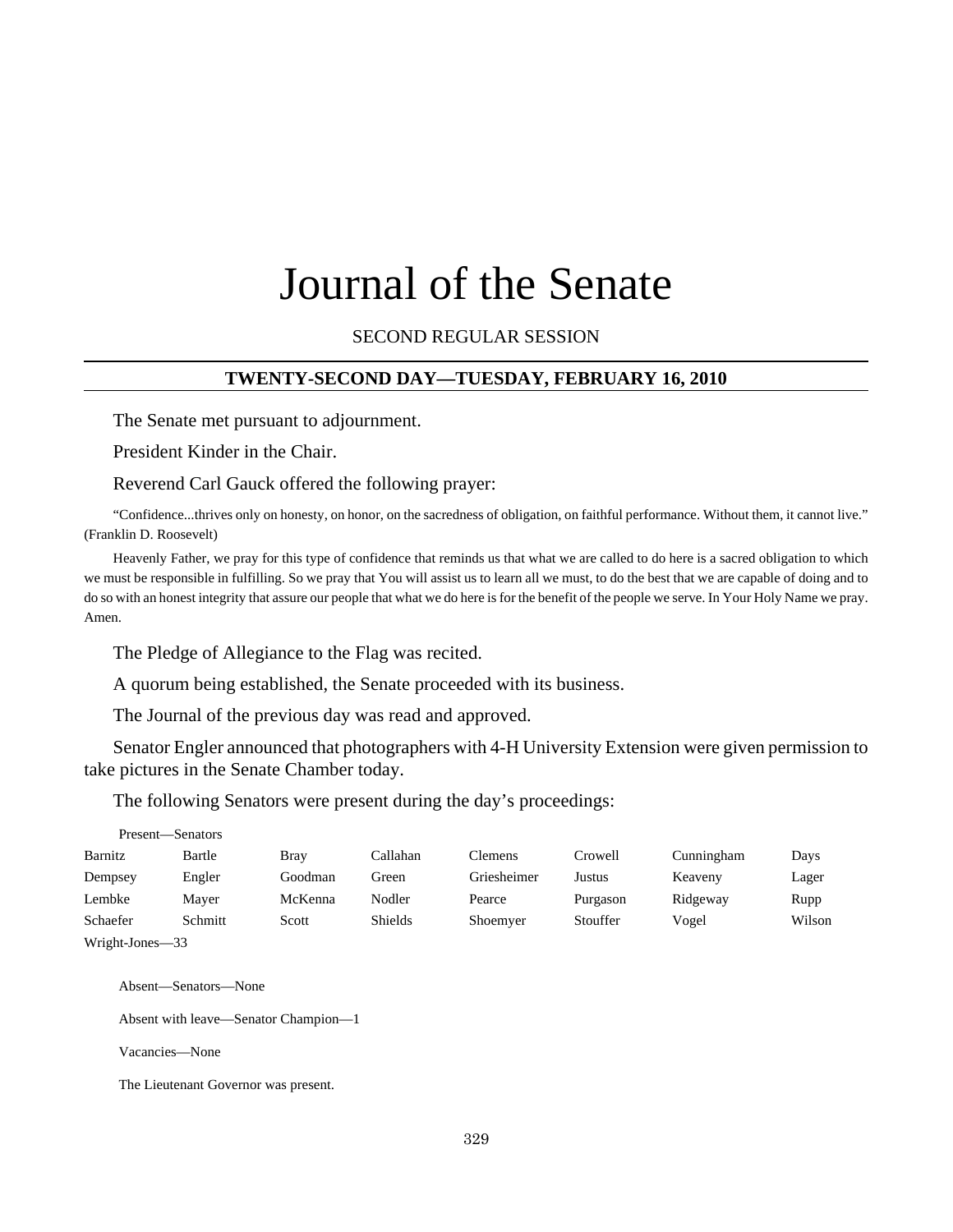#### **RESOLUTIONS**

Senator Shoemyer offered Senate Resolution No. 1640, regarding Clemens Field, Hannibal, which was adopted.

Senator Nodler offered Senate Resolution No. 1641, regarding McCune Brooks Regional Hospital, Carthage, which was adopted.

Senator Lager offered Senate Resolution No. 1642, regarding the Northwest Missouri State University Bearcats cheerleading team, which was adopted.

Senator Bray offered Senate Resolution No. 1643, regarding Boy Scout Troop 11, St. Louis, which was adopted.

Senator Lager offered Senate Resolution No. 1644, regarding the Fiftieth Wedding Anniversary of Mr. and Mrs. Fred Maize, Union Star, which was adopted.

Senator Vogel offered Senate Resolution No. 1645, regarding Jason Thomas Bangert, which was adopted.

Senator Vogel offered Senate Resolution No. 1646, regarding Ryan Bopp, which was adopted.

Senator Nodler offered Senate Resolution No. 1647, regarding the Boy Scouts of America Ozark Trails Council and the Nih-Ka-Ga-Hah District, which was adopted.

#### **CONCURRENT RESOLUTIONS**

Senator Wright-Jones offered the following concurrent resolution:

#### SENATE CONCURRENT RESOLUTION NO. 49

WHEREAS, employers in Missouri cut sixty-two thousand six hundred payroll positions in 2009; and

WHEREAS, from December 2008 to December 2009, the unemployment rate in Missouri grew from seven and one-tenth percent to nine and six-tenths percent; and

WHEREAS, Missouri has an uninsured rate of approximately eighteen percent; and

WHEREAS, approximately sixty-five thousand Missourians lost health insurance in 2009 due to the rise in unemployment; and

WHEREAS, currently there are approximately fourteen thousand homeless children in Missouri, and the number of homeless people in Missouri is growing; and

WHEREAS, the safety net of services for Missouri's most vulnerable citizens who are hungry, homeless, ill, or at-risk is imperiled by funding cuts and a reduced charitable-giving base; and

WHEREAS, Missouri is facing a projected budget gap for fiscal year 2012 of 1.2 billion dollars; and

WHEREAS, for fiscal year 2011, Missouri is using 1.2 billion dollars in federal stabilization funds to fill budget shortfalls; and

WHEREAS, Missouri's revenues dropped approximately fifteen percent from 2008 to 2010; and

WHEREAS, since the 2009 legislative session, over one billion dollars has been cut from Missouri's budget; and

WHEREAS, further budget cuts will only deter consumer demand, discourage private industry activity, lead to higher unemployment, and hamper overall economic growth; and

WHEREAS, workers across the state face the dire prospect of job loss during a time of economic uncertainty:

NOW THEREFORE BE IT RESOLVED that the members of the Missouri Senate, Ninety-fifth General Assembly, Second Regular Session, the House of Representatives concurring therein, hereby request that the President of the United States and the United States Congress take proactive steps to create jobs and enact fiscal relief for state and local governments to foster growth, avoid further budget catastrophe, ensure that states perform the core functions that all American families deserve and deliver jobs to Americans on main street; and

BE IT FURTHER RESOLVED that any job creation and state fiscal relief plan should include extending the federal medical assistance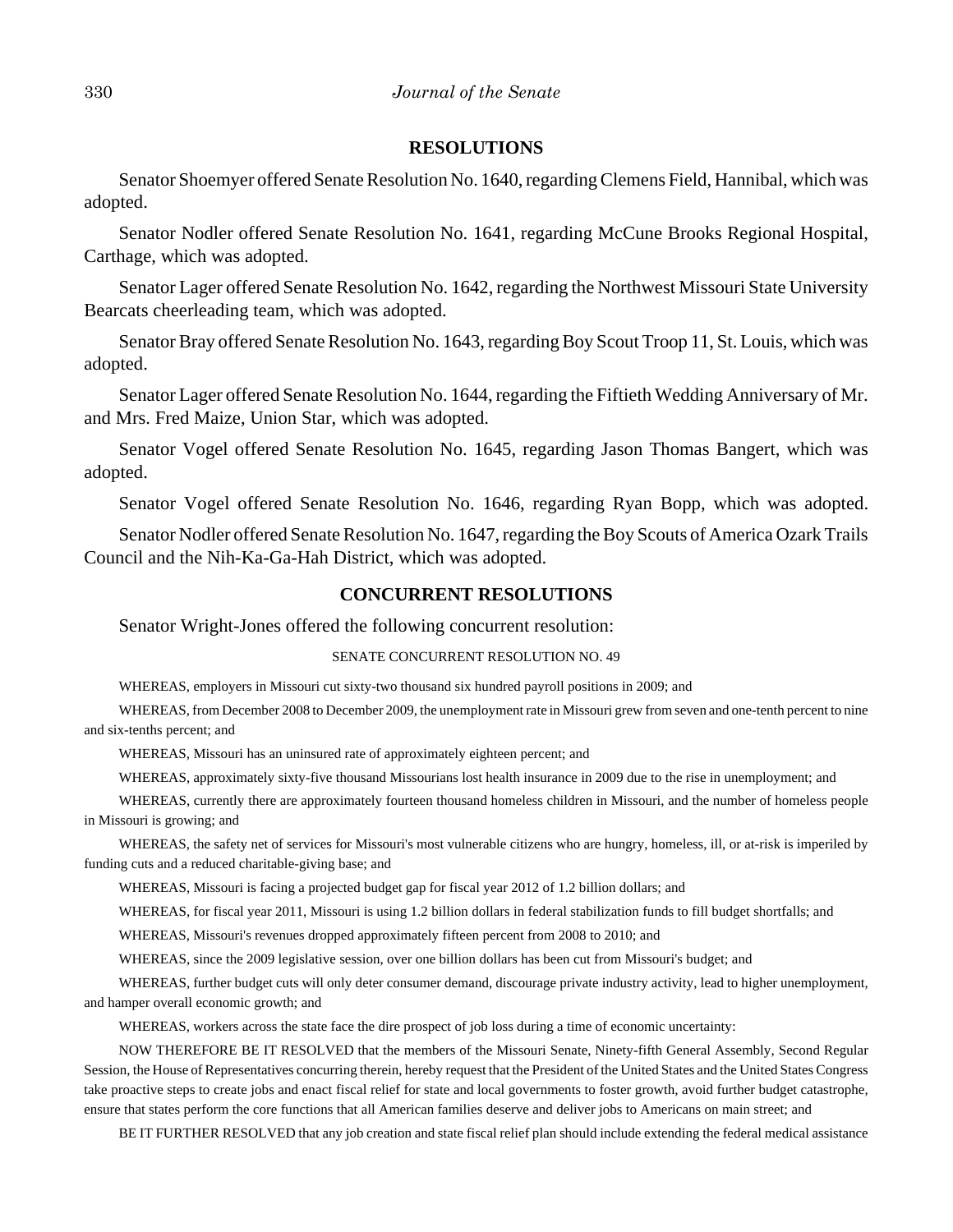payments or "federal match" increase for medicaid, provide additional support for education, boost funding for infrastructure projects and public transportation investments, support the long-term unemployed to sustain them until they reenter the workforce, and provide direct financial assistance to state and local governments so that they may provide the vital services needed to maintain growth in local communities across the nation; and

BE IT FURTHER RESOLVED that the Secretary of the Missouri Senate be instructed to prepare properly inscribed copies of this resolution for the President of the United States, the President pro tempore of the United States Senate, the Speaker of the United States House of Representatives, and each member of Missouri's congressional delegation.

#### **INTRODUCTION OF BILLS**

The following Bills were read the 1st time and ordered printed:

**SB 947**–By Dempsey.

An Act to amend chapter 407, RSMo, by adding thereto one new section relating to telecommunications service cancellation.

**SB 948**–By Crowell.

An Act to amend chapter 1, RSMo, by adding thereto one new section relating to an individual's participation in a health care system or plan.

**SB 949**–By Crowell.

An Act to repeal section 163.031, RSMo, and to enact in lieu thereof one new section relating to state funding for elementary and secondary education, with an emergency clause.

**SB 950**–By Bray.

An Act to repeal sections 103.003, 103.005, and 103.036, RSMo, and to enact in lieu thereof three new sections relating to the inclusion of small employers in the state health care plan.

**SB 951**–By Wright-Jones.

An Act to repeal section 105.711, RSMo, and to enact in lieu thereof one new section relating to state legal expense fund coverage for certain medical consultants.

**SB 952**–By Wright-Jones.

An Act to amend chapter 8, RSMo, by adding thereto one new section relating to environmentally sustainable construction for state-funded buildings.

**SB 953**–By Wright-Jones.

An Act to repeal section 332.011, RSMo, and to enact in lieu thereof two new sections relating to dental assistants and dental hygienists.

#### **SENATE BILLS FOR PERFECTION**

Senator Justus moved that **SB 670** be taken up for perfection, which motion prevailed.

On motion of Senator Justus, **SB 670** was declared perfected and ordered printed.

Senator Days moved that **SB 594**, with **SCS**, be taken up for perfection, which motion prevailed.

**SCS** for **SB 594**, entitled: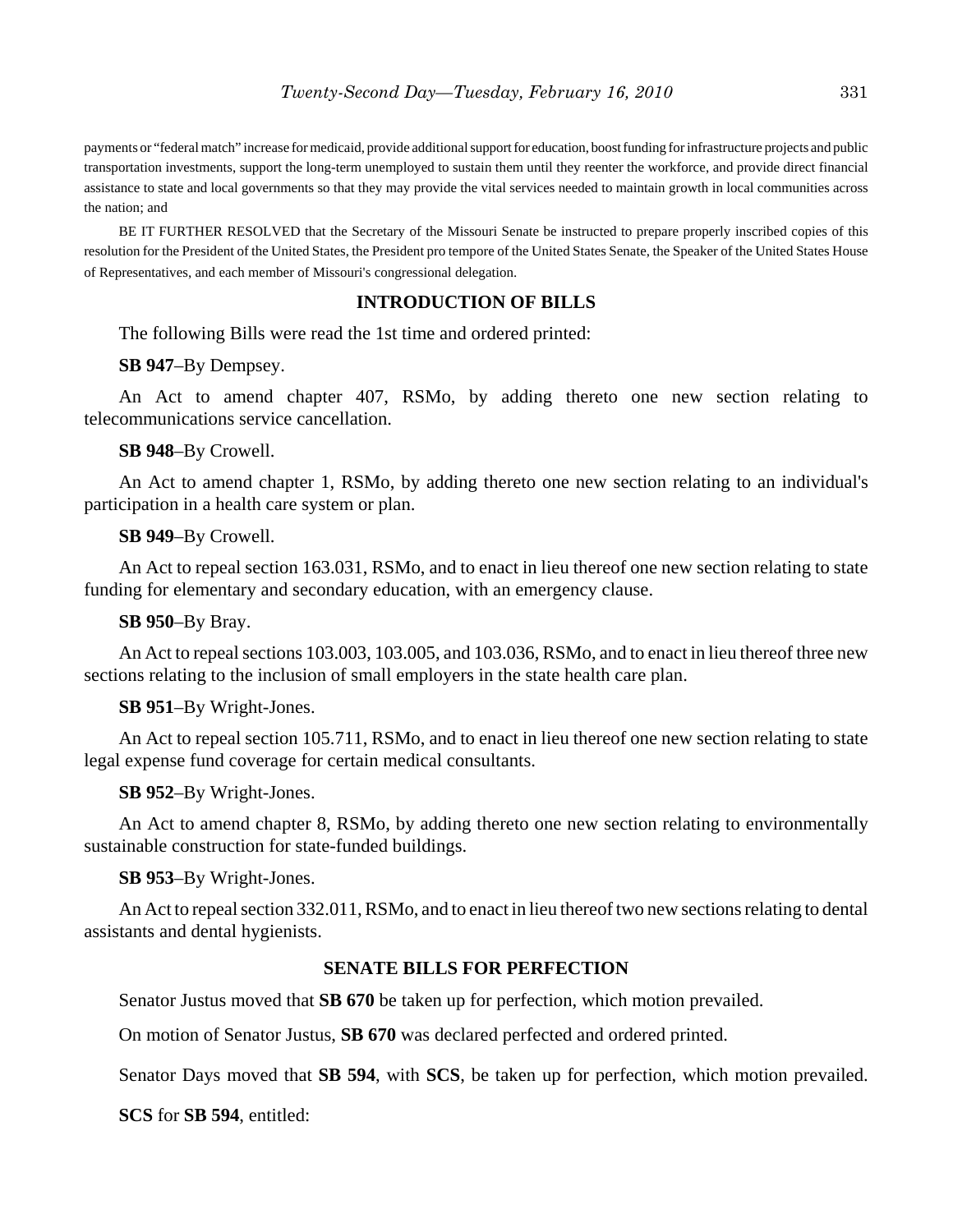#### 332 *Journal of the Senate*

# SENATE COMMITTEE SUBSTITUTE FOR SENATE BILL NO. 594

An Act to repeal sections 193.125 and 193.255, RSMo, and to enact in lieu thereof four new sections relating to adoption records.

Was taken up.

Senator Days moved that **SCS** for **SB 594** be adopted.

Senator Days offered **SA 1**, which was read:

#### SENATE AMENDMENT NO. 1

Amend Senate Committee Substitute for Senate Bill No. 594, Page 4, Section 193.128, Line 40, by inserting immediately after "telephone" the following: "**or United States mail**"; and

Further amend said bill, page 7, section 193.255, line 15, by inserting immediately after the word "The" as it appears the first time in said line the following: "**state**".

Senator Days moved that the above amendment be adopted, which motion prevailed.

Senator Rupp offered **SA 2**:

#### SENATE AMENDMENT NO. 2

Amend Senate Committee Substitute for Senate Bill No. 594, Page 8, Section 193.255, Line 63, by inserting after all of said line the following:

"453.170. 1. When an adoption occurs pursuant to the laws of other states of the United States, Missouri shall, from the date of adoption hold the adopted person to be for every purpose the lawful child of its parent or parents by adoption as fully as though born to them in lawful wedlock, and such adoption shall have the same force and effect as adoption pursuant to the provisions of this chapter, including all inheritance rights.

2. When an adoption occurs in a foreign country and the adopted child has migrated to the United States with the permission of the United States Department of Justice and the United States Department of Immigration and Naturalization Services, this state shall recognize the adoption. The department of health and senior services, upon receipt of proof of adoption as required in subsection **[**7**] 9** of section 193.125, RSMo, shall issue a birth certificate for the adopted child upon request on forms prescribed and furnished by the state registrar pursuant to section 193.125, RSMo.

3. The adoptive parent or parents may petition the court pursuant to this section to request a change of name. The petition shall include a certified copy of the decree of adoption issued by the foreign country and documentation from the United States Department of Justice and the United States Department of Immigration and Naturalization Services which shows the child lawfully entered the United States. The court shall recognize and give effect to the decree of the foreign country and grant a decree of recognition of the adoption and shall change the name of the adopted child to the name given by the adoptive parent, if such a request has been made."; and

Further amend the title and enacting clause accordingly.

Senator Rupp moved that the above amendment be adopted, which motion prevailed.

Senator Stouffer assumed the Chair.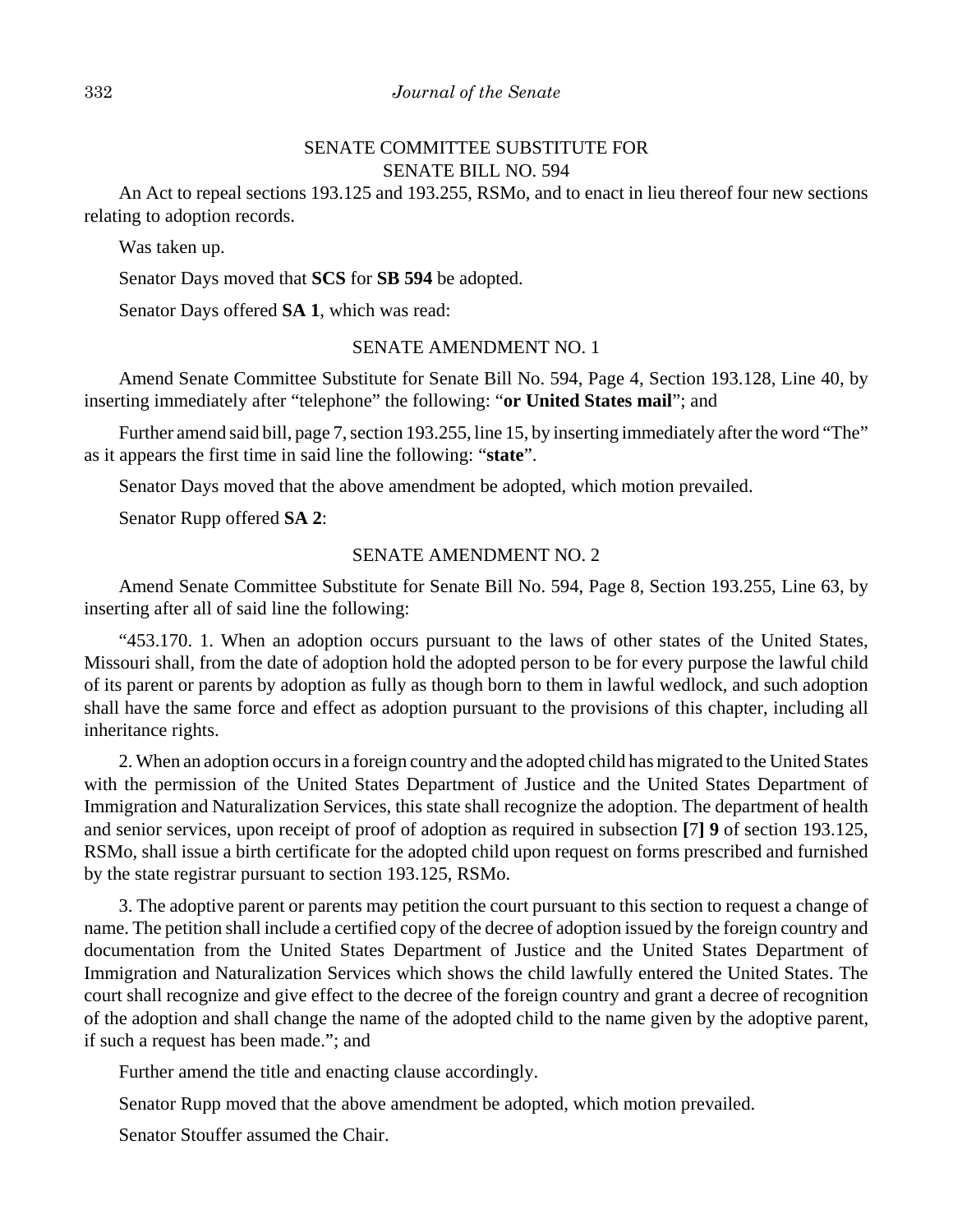Senator Days moved that **SCS** for **SB 594**, as amended, be adopted, which motion prevailed.

On motion of Senator Days, **SCS** for **SB 594**, as amended, was declared perfected and ordered printed. Senator Bartle assumed the Chair.

Senator Wilson moved that **SB 693** be taken up for perfection, which motion prevailed.

At the request of Senator Wilson, **SB 693** was placed on the Informal Calendar.

Senator Justus moved that **SB 627** be taken up for perfection, which motion prevailed.

On motion of Senator Justus, **SB 627** was declared perfected and ordered printed.

Senator Goodman moved that **SB 616**, with **SCS**, be taken up for perfection, which motion prevailed. **SCS** for **SB 616**, entitled:

# SENATE COMMITTEE SUBSTITUTE FOR SENATE BILL NO. 616

An Act to amend chapters 376 and 538, RSMo, by adding thereto two new sections relating to faithbased community health centers.

Was taken up.

Senator Goodman moved that **SCS** for **SB 616** be adopted.

Senator Callahan assumed the Chair.

Senator Goodman offered **SA 1**:

#### SENATE AMENDMENT NO. 1

Amend Senate Committee Substitute for Senate Bill No. 616, Page 1, Section 376.1745, Line 15, by inserting immediately after the word "medical" the following: "**or osteopathic**"; and

Further amend said bill and section, page 2, line 24, by inserting immediately after the word "medical" the following: "**or osteopathic**"; and further amend line 25, by inserting immediately after the word "Association" the following: "**or the Missouri Association of Osteopathic Physicians and Surgeons**".

Senator Goodman moved that the above amendment be adopted, which motion prevailed.

Senator Bray offered **SA 2**, which was read:

# SENATE AMENDMENT NO. 2

Amend Senate Committee Substitute for Senate Bill No. 616, Page 2, Section 538.315, Line 10, by striking the word "faith-based" and further amend said bill and section, page 3, line 18, by striking the word "faith-based".

Senator Bray moved that the above amendment be adopted, which motion prevailed.

Senator Bray offered **SA 3**, which was read:

## SENATE AMENDMENT NO. 3

Amend Senate Committee Substitute for Senate Bill No. 616, Page 1, In the Title, Line 3, by striking the word "faith-based".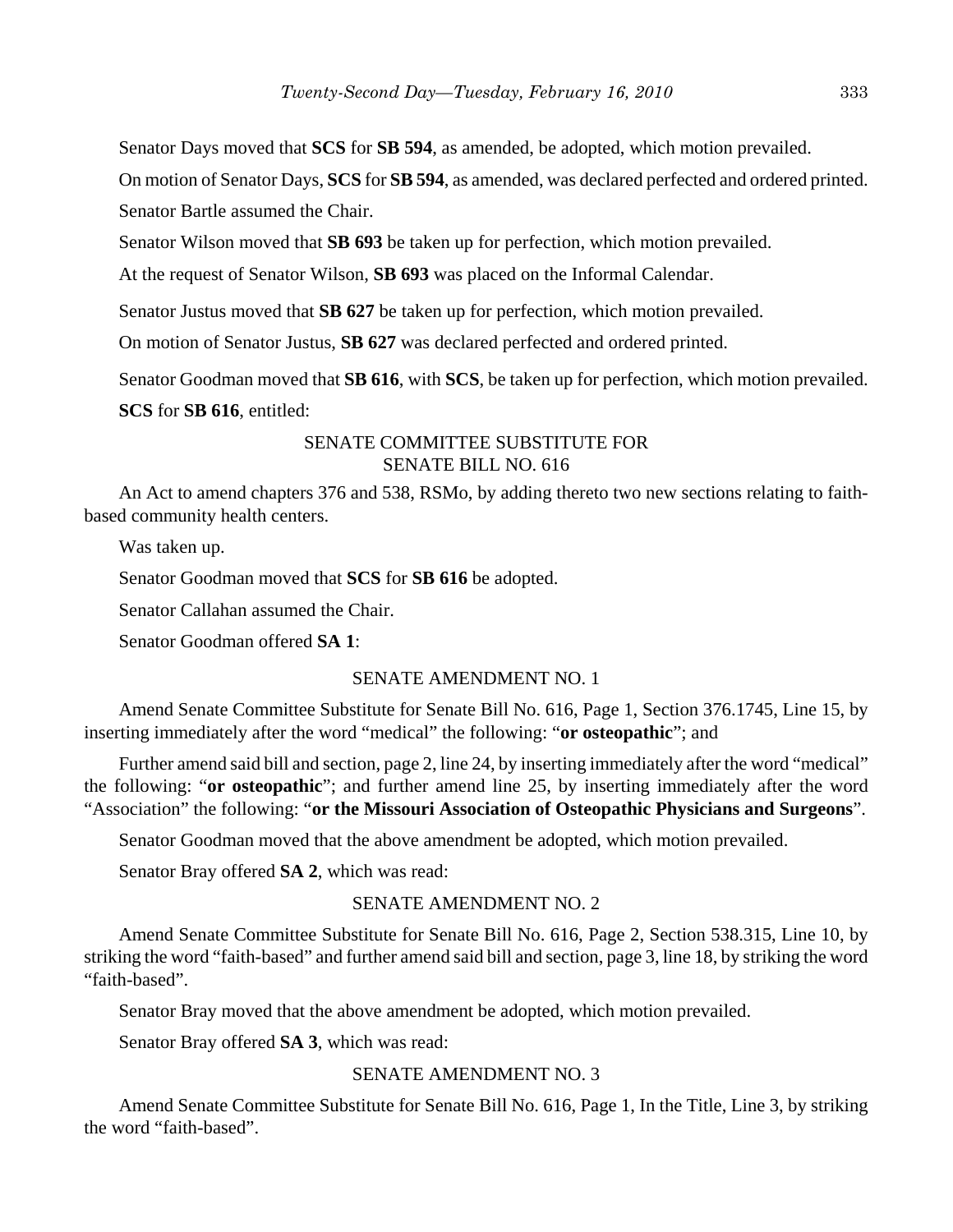Senator Bray moved that the above amendment be adopted, which motion prevailed.

Senator Lager offered **SA 4**:

#### SENATE AMENDMENT NO. 4

Amend Senate Committee Substitute for Senate Bill No. 616, Page 1, Section A, Line 3, by inserting after all of said line the following:

"**376.1226. 1. No contract between a health carrier or health benefit plan and a dentist for the provision of dental services under a dental plan shall require that the dentist provide dental services to insureds in the dental plan at a fee established by the health carrier or health benefit plan if such dental services are not covered services under the dental plan.**

**2. For purposes of this section, the following terms shall mean:**

**(1) "Covered services", services reimbursable under an applicable dental plan, subject to such contractual limitations on benefits as may apply, including but not limited to deductibles, waiting periods, or frequency limitations;**

**(2) "Dental plan", any policy or contract of insurance which provides for coverage of dental services;**

**(3) "Health benefit plan", the same meaning as such term is defined in section 376.1350;**

**(4) "Health carrier", the same meaning as such term is defined in section 376.1350.**"; and

Further amend the title and enacting clause accordingly.

Senator Lager moved that the above amendment be adopted.

Senator Goodman raised the point of order that **SA 4** is out of order as it goes beyond the subject matter and title of the bill.

The point of order was referred to the President Pro Tem who ruled it not well taken.

**SA 4** was again taken up.

Senator Lager moved that the above amendment be adopted, which motion failed.

Senator Goodman moved that **SCS** for **SB 616**, as amended, be adopted, which motion prevailed.

On motion of Senator Goodman, **SCS** for **SB 616**, as amended, was declared perfected and ordered printed.

Senator Wilson moved that **SB 693** be called from the Informal Calendar and again taken up for perfection, which motion prevailed.

Senator Stouffer offered **SA 1**:

### SENATE AMENDMENT NO. 1

Amend Senate Bill No. 693, Page 1, Section A, Line 3, by inserting after all of said line the following:

"37.710. 1. The office **of the child advocate** shall have access to the following information:

(1) The names and physical location of all children in protective services, treatment, or other programs under the jurisdiction of the children's division, the department of mental health, and the juvenile court;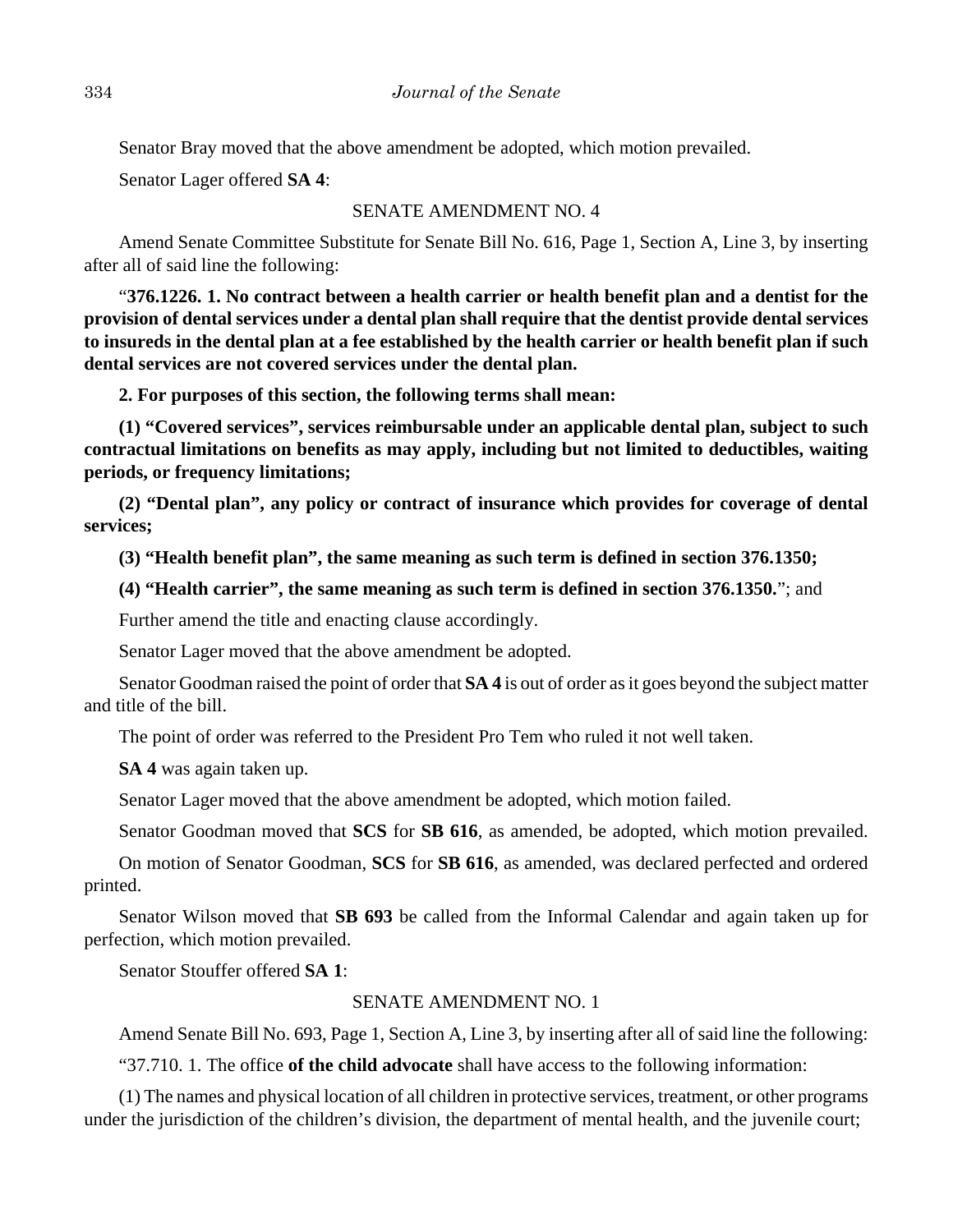(2) All written reports of child abuse and neglect; and

(3) All current records required to be maintained pursuant to chapters 210 and 211, RSMo.

2. The office shall have the authority:

(1) To communicate privately by any means possible with any child under protective services and anyone working with the child, including the family, relatives, courts, employees of the department of social services and the department of mental health, **child care providers, health care providers, educational institutions,** and other persons or entities providing treatment and services;

(2) To have access, including the right to inspect, copy and subpoena records held by the clerk of the juvenile or family court, juvenile officers, law enforcement agencies, institutions, public or private, and other agencies, or persons with whom a particular child has been either voluntarily or otherwise placed for care, or has received treatment within this state or in another state;

(3) To work in conjunction with juvenile officers and guardians ad litem**. Upon making an appearance in any court on the case of a child in the protective custody of the state, the office of the child advocate shall be joined by the court as a party to all proceedings and shall prepare independent recommendations to the court after consultation with the juvenile office and guardians ad litem**;

(4) To file amicus curiae briefs on behalf of the interests of the parent or child**, or to file such pleadings necessary to intervene on behalf of the child at the appropriate judicial level utilizing the resources of the office of the attorney general**;

(5) To **[**initiate**] convene** meetings with the department of social services, the department of mental health, the juvenile court, and juvenile officers **and make recommendations to them for necessary action**;

(6) To take whatever steps are appropriate to see that persons are made aware of the services of the child advocate's office, its purpose, and how it can be contacted;

(7) To apply for and accept grants, gifts, and bequests of funds from other states, federal, and interstate agencies, and independent authorities, private firms, individuals, and foundations to carry out his or her duties and responsibilities. The funds shall be deposited in a dedicated account established within the office to permit moneys to be expended in accordance with the provisions of the grant or bequest; and

(8) Subject to appropriation, to establish as needed local panels on a regional or county basis to adequately and efficiently carry out the functions and duties of the office, and address complaints in a timely manner.

3. For any information obtained from a state agency or entity under sections 37.700 to 37.730, the office of child advocate shall be subject to the same disclosure restrictions and confidentiality requirements that apply to the state agency or entity providing such information to the office of child advocate. For information obtained directly by the office of child advocate under sections 37.700 to 37.730, the office of child advocate shall be subject to the same disclosure restrictions and confidentiality requirements that apply to the children's division regarding information obtained during a child abuse and neglect investigation resulting in an unsubstantiated report **with the exception that any findings and recommendations resulting from such investigation may be released upon request with names and other such identifying information redacted**.

37.715. 1. The office shall establish and implement procedures for receiving, processing, responding to, and resolving complaints made by or on behalf of children who are recipients of the services of the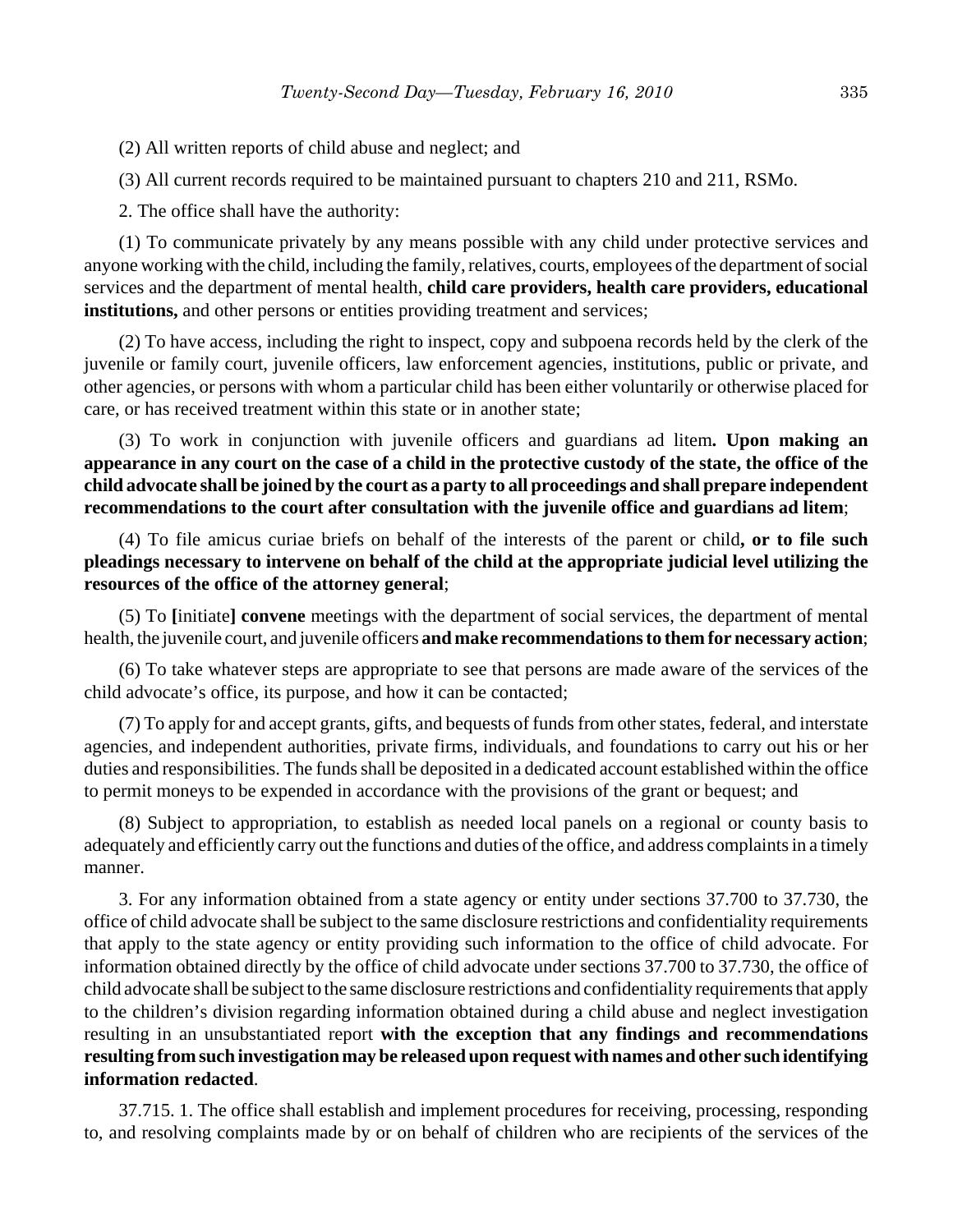departments of social services and mental health, and the juvenile court. Such procedures shall address complaints relating to the actions, inactions, or decisions of providers or their representatives, public or private child welfare agencies, social service agencies, or the courts which may adversely affect the health, safety, welfare, or rights of such recipient.

2. The office shall establish and implement procedures for the handling and**[**, whenever possible,**]** the resolution of complaints.

3. The office shall have the authority to make the necessary inquiries and review relevant information and records as the office deems necessary.

4. The office may recommend to any state or local agency changes in the rules adopted or proposed by such state or local agency which adversely affect or may adversely affect the health, safety, welfare, or civil or human rights of any recipient. The office shall make recommendations on changes to any current policies and procedures. The office shall analyze and monitor the development and implementation of federal, state and local laws, regulations and policies with respect to services in the state and shall recommend to the department, courts, general assembly, and governor changes in such laws, regulations and policies deemed by the office to be appropriate.

# 5. **The office shall, at its discretion, seek to be joined as a party to the case of a child or children in the state's custody, when the office feels that such action is necessary to ensure the health, safety, welfare, or civil or human rights of the child. Such requests shall be honored by the court with the jurisdiction in the case.**

**6.** The office shall inform recipients, their guardians or their families of their rights and entitlements under state and federal laws and regulations through the distribution of educational materials.

**[**6.**] 7.** The office shall annually submit to the governor, the general assembly, and the Missouri supreme court a detailed report on the work of the office of the child advocate for children's protection and services. Such report shall include, but not be limited to, the number of complaints received by the office, the disposition of such complaints **including the number of complaints in which the office needed to take legal action to protect children**, the number of recipients involved in complaints, the state entities named in complaints and whether such complaints were found to be substantiated, and any recommendations for improving the delivery of services to reduce complaints or improving the function of the office of the child advocate for children's protection and services."; and

Further amend said bill, page 2, section 143.1015, line 42 by inserting after all of said line the following:

"210.566. 1. (1) The children's division and its contractors, recognizing that foster parents are not clients but rather are colleagues in the child welfare team, shall treat foster parents in a manner consistent with the National Association of Social Workers' ethical standards of conduct as described in its Social Workers' Ethical Responsibilities to Colleagues. Foster parents shall treat the children in their care, the child's birth family and members of the child welfare team in a manner consistent with their ethical responsibilities as professional team members.

(2) The children's division and its contractors shall provide written notification of the rights enumerated in this section at the time of initial licensure and at the time of each licensure renewal following the initial licensure period.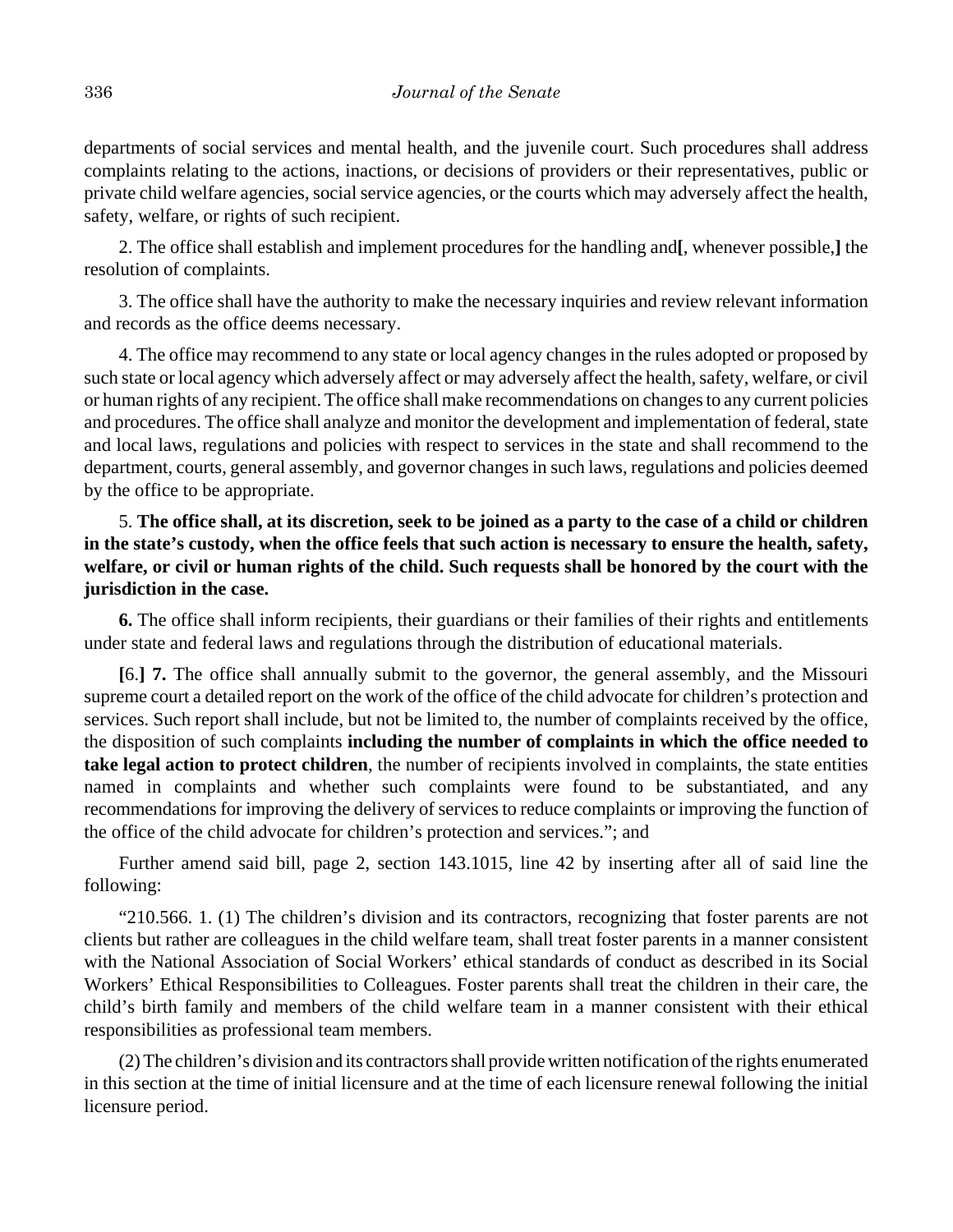2. (1) The children's division and its contractors shall provide foster parents with regularly scheduled opportunities for preservice training, and regularly scheduled opportunities for pertinent inservice training, as determined by the Missouri State Foster Care and Adoption Advisory Board.

(2) The children's division and its contractors shall provide to foster parents and potential adoptive parents, prior to placement, all pertinent information, including but not limited to full disclosure of all medical, psychological, and psychiatric conditions of the child, as well as information from previous placements that would indicate that the child or children may have a propensity to cause violence to any member of the foster family home. The foster parents shall be provided with any information regarding the child or the child's family, including but not limited to the case plan, any family history of mental or physical illness, sexual abuse of the child or sexual abuse perpetrated by the child, criminal background of the child or the child's family, fire-setting or other destructive behavior by the child, substance abuse by the child or child's family, or any other information which is pertinent to the care and needs of the child and to protect the foster or adoptive family. Knowingly providing false or misleading information to foster parents in order to secure placement shall be denoted in the caseworker's personnel file and shall be kept on record by the division.

(3) The children's division and its contractors shall arrange preplacement visits, except in emergencies.

(4) The foster parents may ask questions about the child's case plan, encourage a placement or refuse a placement without reprisal from the caseworker or agency. After a placement, the children's division and its contractors shall update the foster parents as new information about the child is gathered.

(5) Foster parents shall be informed in a timely manner by the children's division and its contractors of all team meetings and staffings concerning their licensure status or children placed in their homes, and shall be allowed to participate, consistent with section 210.761.

(6) The children's division and its contractors shall establish reasonably accessible respite care for children in foster care for short periods of time, jointly determined by foster parents and the child's caseworker pursuant to section 210.545. Foster parents shall follow all procedures established by the children's division and its contractors for requesting and using respite care.

(7) Foster parents shall treat all information received from the children's division and its contractors about the child and the child's family as confidential. Information necessary for the medical or psychiatric care of the child may be provided to the appropriate practitioners. Foster parents may share information necessary with school personnel in order to secure a safe and appropriate education for the child. Additionally, foster parents shall share information they may learn about the child and the child's family, and concerns that arise in the care of the child, with the caseworker and other members of the child welfare team. Recognizing that placement changes are difficult for children, foster parents shall seek all necessary information, and participate in preplacement visits whenever possible, before deciding whether to accept a child for placement.

3. (1) Foster parents shall make decisions about the daily living concerns of the child, and shall be permitted to continue the practice of their own family values and routines while respecting the child's cultural heritage. All discipline shall be consistent with state laws and regulations. The children's division shall allow foster parents to help plan visitation between the child and the child's siblings or biological family. Visitations should be scheduled at a time that meets the needs of the child, the biological family members, and the foster family whenever possible. Recognizing that visitation with family members is an important right of children in foster care, foster parents shall be flexible and cooperative with regard to family visits.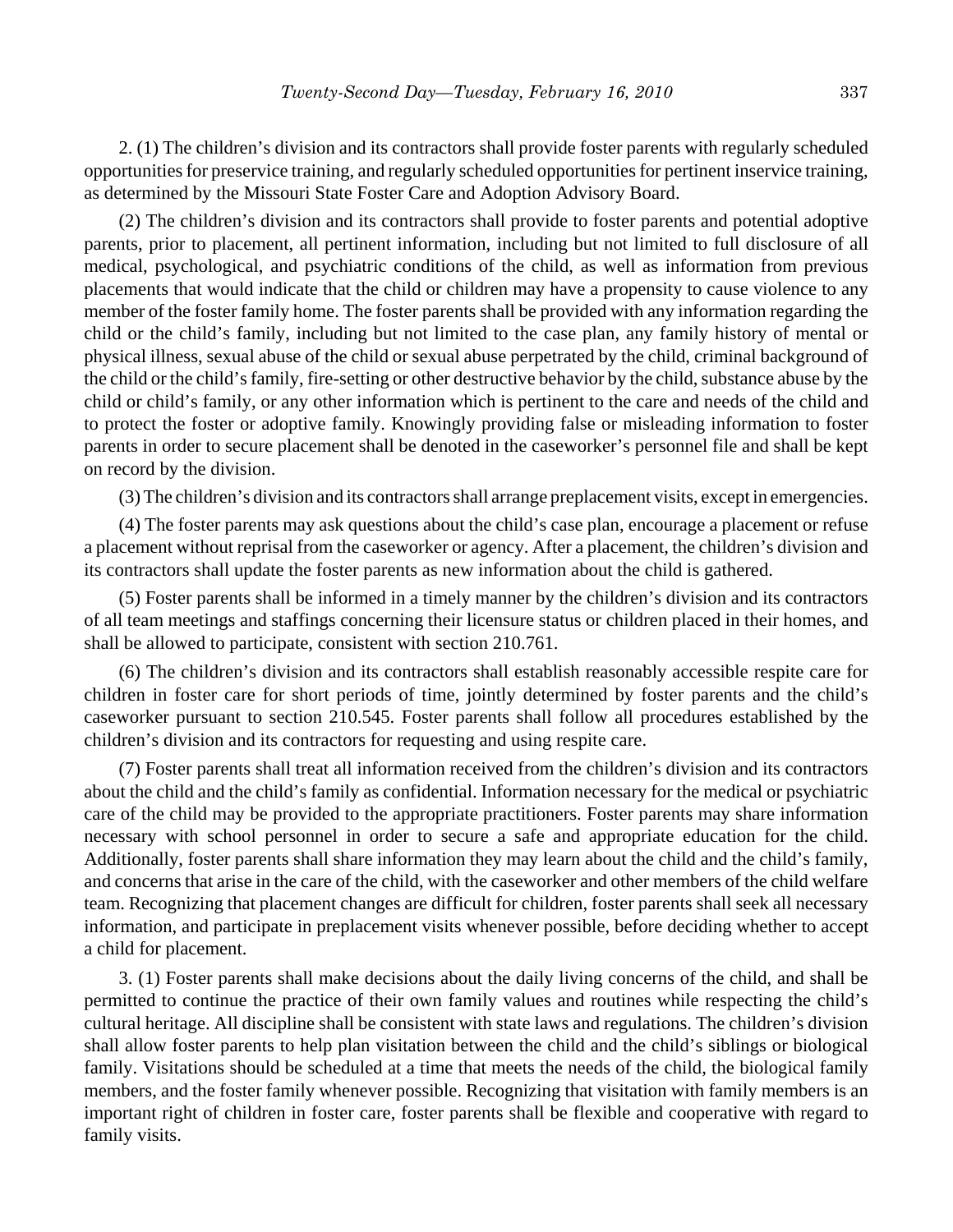(2) Foster parents shall provide care that is respectful of the child's cultural identity and needs. Recognizing that cultural competence can be learned, the children's division and their contractors shall provide foster parents with training that specifically addresses cultural needs of children, including but not limited to, information on skin and hair care, information on any specific religious or cultural practices of the child's biological family, and referrals to community resources for ongoing education and support.

(3) Foster parents shall recognize that the purpose of discipline is to teach and direct the behavior of the child, and ensure that it is administered in a humane and sensitive manner. Foster parents shall use discipline methods which are consistent with children's division policy.

4. (1) Consistent with state laws and regulations, the children's division and its contractors shall provide, upon request by the foster parents, information about a child's progress after the child leaves foster care.

(2) Except in emergencies, foster parents shall be given two weeks advance notice and a written statement of the reasons before a child is removed from their care. When requesting removal of a child from their home, foster parents shall give two weeks advance notice, consistent with division policy, to the child's caseworker, except in emergency situations.

(3) Recognizing the critical nature of attachment for children, if a child reenters the foster care system and is not placed in a relative home, the child's former foster parents shall be given first consideration for placement of the child.

(4) **Recognizing the critical nature of sibling bonds for children, the children's division shall make reasonable efforts to place siblings in the same foster care, kinship, guardianship, or adoptive placement, unless doing so would be contrary to the safety or well-being of any of the siblings. If siblings are not placed together, the children's division shall make reasonable efforts to provide frequent visitation or other ongoing interaction between the siblings, unless this interaction would be contrary to a sibling's safety or well-being.**

**(5)** If a child becomes free for adoption while in foster care, the child's foster family shall be given preferential consideration as adoptive parents consistent with section 453.070, RSMo.

**[**(5)**] (6)** If a foster child becomes free for adoption and the foster parents desire to adopt the child, they shall inform the caseworker within sixty days of the caseworker's initial query. If they do not choose to pursue adoption, foster parents shall make every effort to support and encourage the child's placement in a permanent home, including but not limited to providing information on the history and care needs of the child and accommodating transitional visitation.

5. Foster parents shall be informed by the court no later than two weeks prior to all court hearings pertaining to a child in their care, and informed of their right to attend and participate, consistent with section 211.464, RSMo.

6. The children's division and their contractors shall provide access to a fair and impartial grievance process to address licensure, case management decisions, and delivery of service issues. Foster parents shall have timely access to the child placement agency's appeals process, and shall be free from acts of retaliation when exercising the right to appeal.

7. The children's division and their contractors shall provide training to foster parents on the policies and procedures governing the licensure of foster homes, the provision of foster care, and the adoption process. Foster parents shall, upon request, be provided with written documentation of the policies of the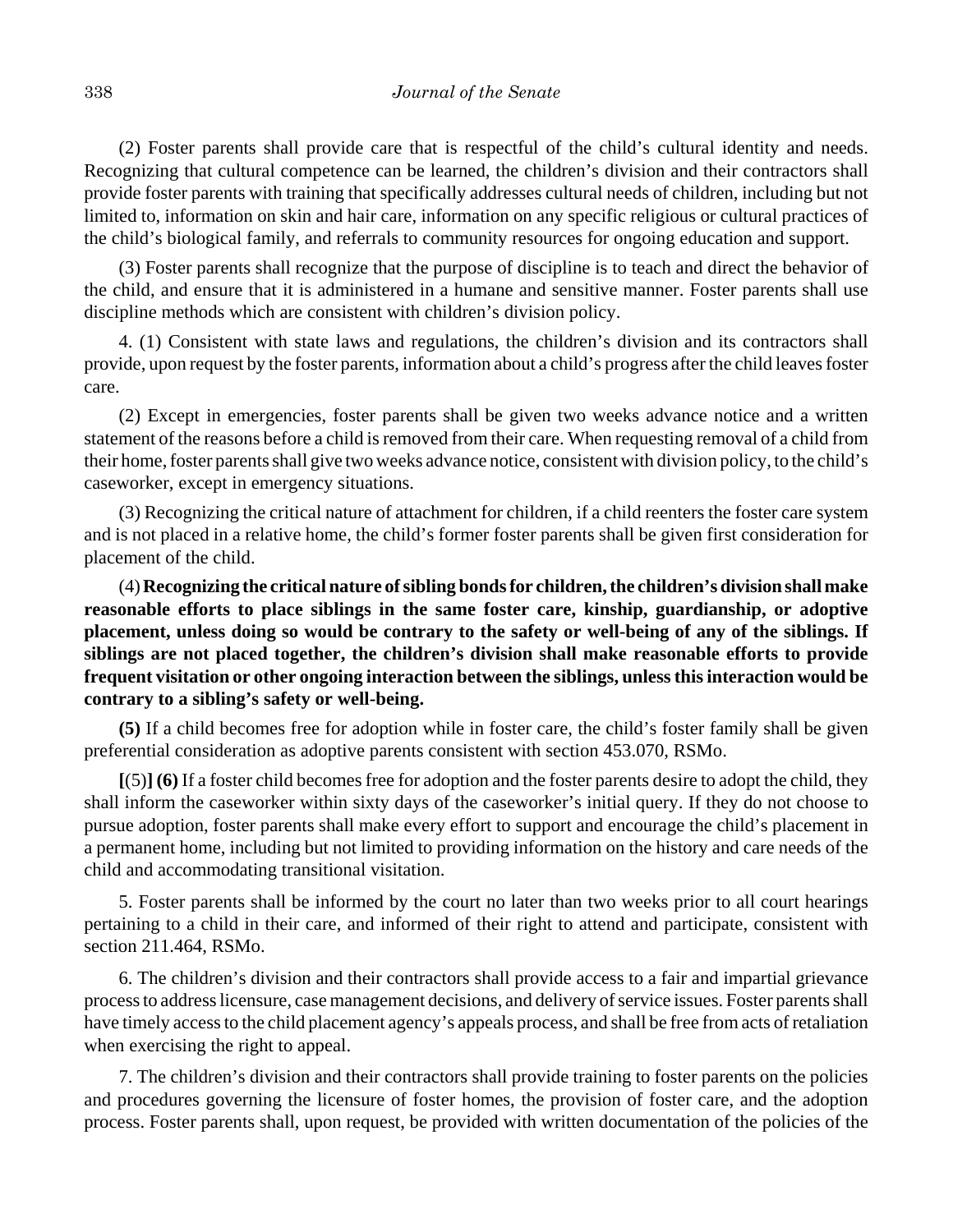children's division and their contractors. Per licensure requirements, foster parents shall comply with the policies of the child placement agency.

8. For purposes of this section, "foster parent" means a resource family providing care of children in state custody.

**210.617. 1. There is hereby created within the department of social services the "Missouri State Foster Care and Adoption Board", which shall provide consultation and assistance to the department and shall draft and provide an independent review of the children's division policies and procedures related to the provision of foster care and adoption in Missouri. Additionally, the board shall determine the nature and content of in-service training which shall be provided to foster and adoptive parents in order to improve the provision of foster care and adoption services to children statewide consistent with section 210.566. The board shall be comprised of foster and adoptive parents as follows:**

**(1) Two members from each of the seven children's division areas within the department of social services delineated as follows:**

- **(a) The northwest region;**
- **(b) The northeast region;**
- **(c) The southeast region;**
- **(d) The southwest region;**
- **(e) The Kansas City region;**
- **(f) The St. Louis area region;**
- **(g) The St. Louis City region;**

**(2) Area members shall be appointed by the governor, with the advice and consent of the senate, based upon recommendations by regional foster care and adoption boards, or other similar entities.**

**2. Statewide foster care and adoption association representatives shall be voting members of the board as approved by the board.**

**3. All members of the board shall serve for a term of at least two years. Members may be reappointed to the board by their entities for consecutive terms. All vacancies on the board shall be filled for the balance of the unexpired term in the same manner in which the board membership which is vacant was originally filled.**

**4. Each member of the board may be reimbursed for actual and necessary expenses incurred by the member in performance of his or her official duties. All reimbursements made under this subsection shall be made from funds within the department of social services' children's division budget.**

**5. All business transactions of the board shall be conducted in public meetings in accordance with sections 610.010 to 610.030.**

**6. The board shall elect officers from the membership consisting of a chairperson, co-chairperson, and secretary. Officers shall serve for a term of two years. The board may elect such other officers and establish such committees as it deems appropriate.**

**7. The board shall establish such procedures necessary to:**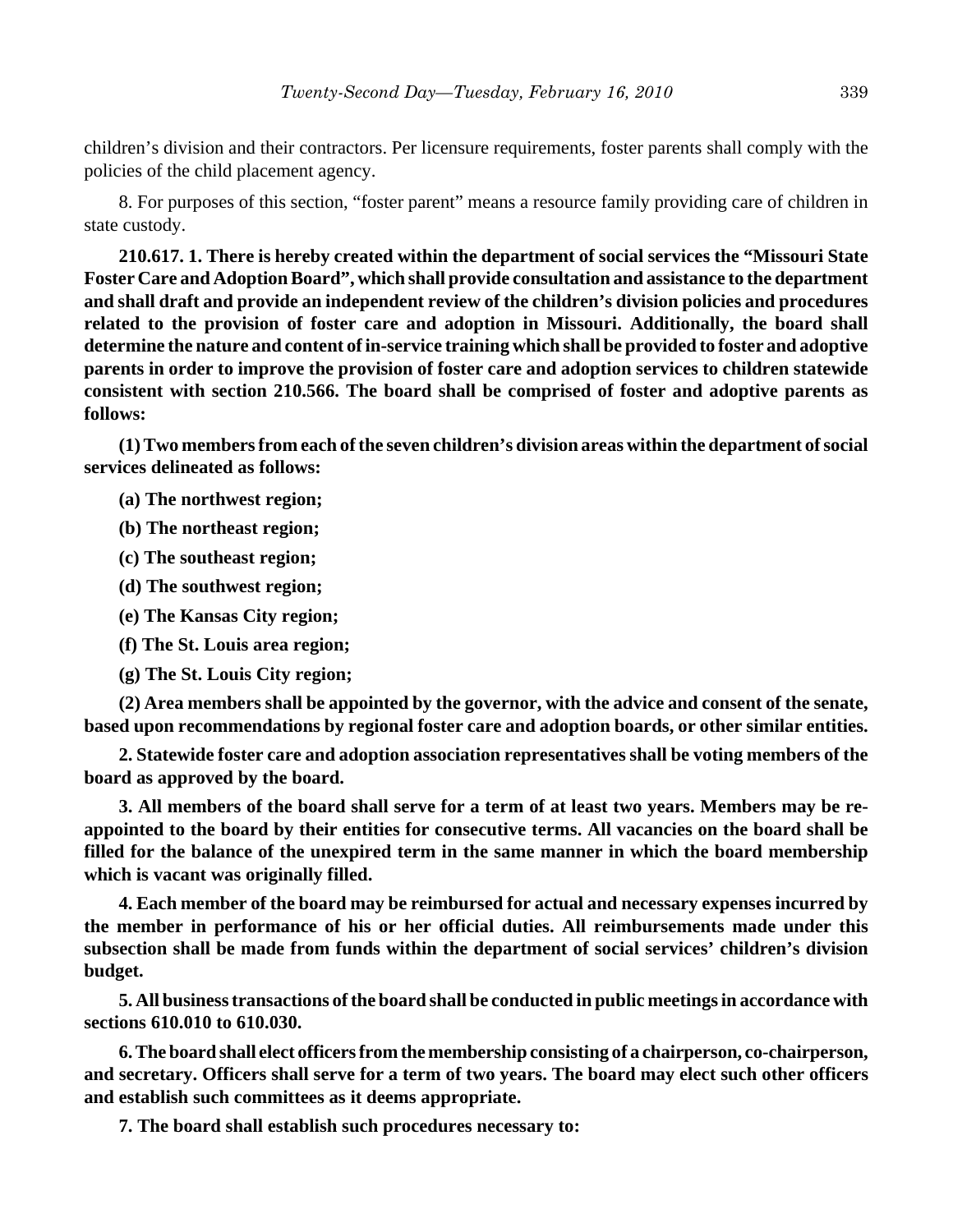**(1) Review children's division proposed policy and provide written responses to the children's division indicating approval or notifying the children's division of the board's disapproval and provide recommendations for change within thirty days of receipt of the proposed policy;**

**(2) Provide draft policy suggestions, at the request of the children's division or in response to issues by the board, to the children's division for improvements in foster care or adoption practice; and**

**(3) Fulfill its statutory requirement in accordance with section 210.566 to determine the content of in-service training to be provided by the children's division to foster and adoptive parents.**

**8. The board shall provide to the director of the department of social services, the governor, the office of the child advocate, and upon request, members of the general assembly, a written report of annual activities conducted and made.**

**9. The board shall exercise its powers and duties independently of the children's division within the department of social services in order to ensure partnership and accountability in the provision of services to the state's children affected by abuse and neglect. Budgetary, procurement, and accounting functions shall continue to be performed by the children's division.**"; and

Further amend the title and enacting clause accordingly.

Senator Stouffer moved that the above amendment be adopted.

Senator Barnitz offered **SA 1** to **SA 1**, which was read:

SENATE AMENDMENT NO. 1 TO SENATE AMENDMENT NO. 1

Amend Senate Amendment No. 1 to Senate Bill No. 693, Page 2, Section 37.710, Line 11, by inserting after the word "litem" the following: "**and the court appointed special advocate if one has been appointed**".

Senator Barnitz moved that the above amendment be adopted, which motion prevailed.

**SA 1**, as amended, was again taken up.

Senator Stouffer moved that the above amendment be adopted, which motion prevailed.

On motion of Senator Wilson, **SB 693**, as amended, was declared perfected and ordered printed.

## **REPORTS OF STANDING COMMITTEES**

Senator Engler, Chairman of the Committee on Rules, Joint Rules, Resolutions and Ethics, submitted the following reports:

Mr. President: Your Committee on Rules, Joint Rules, Resolutions and Ethics, to which were referred **SS** for **SB 578**; **SB 581**; **SS** for **SCS** for **SB 588**; and **SCS** for **SB 644**, begs leave to report that it has examined the same and finds that the bills have been truly perfected and that the printed copies furnished the Senators are correct.

# **SENATE BILLS FOR PERFECTION**

Senator Bartle moved that **SB 779** be taken up for perfection, which motion prevailed.

Senator Bartle offered **SA 1**: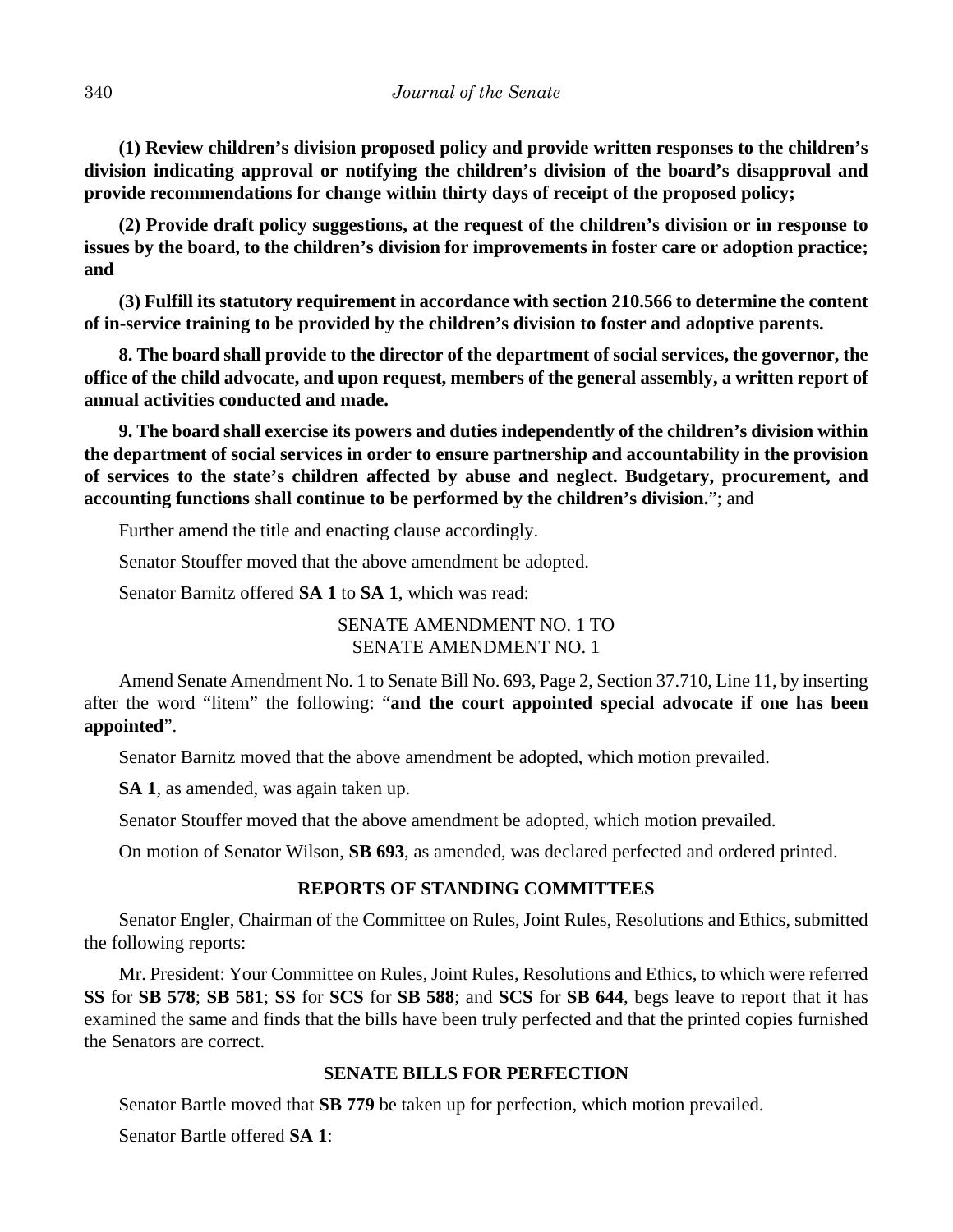#### SENATE AMENDMENT NO. 1

Amend Senate Bill No. 779, Page 2, Section 488.5050, Line 34, by inserting after all of said line the following:

"556.036. 1. A prosecution for murder, forcible rape, attempted forcible rape, forcible sodomy, attempted forcible sodomy, or any class A felony may be commenced at any time.

2. Except as otherwise provided in this section, prosecutions for other offenses must be commenced within the following periods of limitation:

(1) For any felony, three years, except as provided in subdivision (4) of this subsection;

(2) For any misdemeanor, one year;

(3) For any infraction, six months;

(4) For any violation of section 569.040, RSMo, when classified as a class B felony, or any violation of section 569.050 or 569.055, RSMo, five years.

3. If the period prescribed in subsection 2 of this section has expired, a prosecution may nevertheless be commenced for:

(1) Any offense a material element of which is either fraud or a breach of fiduciary obligation within one year after discovery of the offense by an aggrieved party or by a person who has a legal duty to represent an aggrieved party and who is himself or herself not a party to the offense, but in no case shall this provision extend the period of limitation by more than three years. As used in this subdivision, the term "person who has a legal duty to represent an aggrieved party" shall mean the attorney general or the prosecuting or circuit attorney having jurisdiction pursuant to section 407.553, RSMo, for purposes of offenses committed pursuant to sections 407.511 to 407.556, RSMo; and

(2) Any offense based upon misconduct in office by a public officer or employee at any time when the defendant is in public office or employment or within two years thereafter, but in no case shall this provision extend the period of limitation by more than three years; and

(3) Any offense based upon an intentional and willful fraudulent claim of child support arrearage to a public servant in the performance of his or her duties within one year after discovery of the offense, but in no case shall this provision extend the period of limitation by more than three years.

4. An offense is committed either when every element occurs, or, if a legislative purpose to prohibit a continuing course of conduct plainly appears, at the time when the course of conduct or the defendant's complicity therein is terminated. Time starts to run on the day after the offense is committed.

5. A prosecution is commenced for a misdemeanor or infraction when the information is filed and for a felony when the complaint or indictment is filed.

6. The period of limitation does not run:

(1) During any time when the accused is absent from the state, but in no case shall this provision extend the period of limitation otherwise applicable by more than three years; or

(2) During any time when the accused is concealing himself from justice either within or without this state; or

(3) During any time when a prosecution against the accused for the offense is pending in this state; or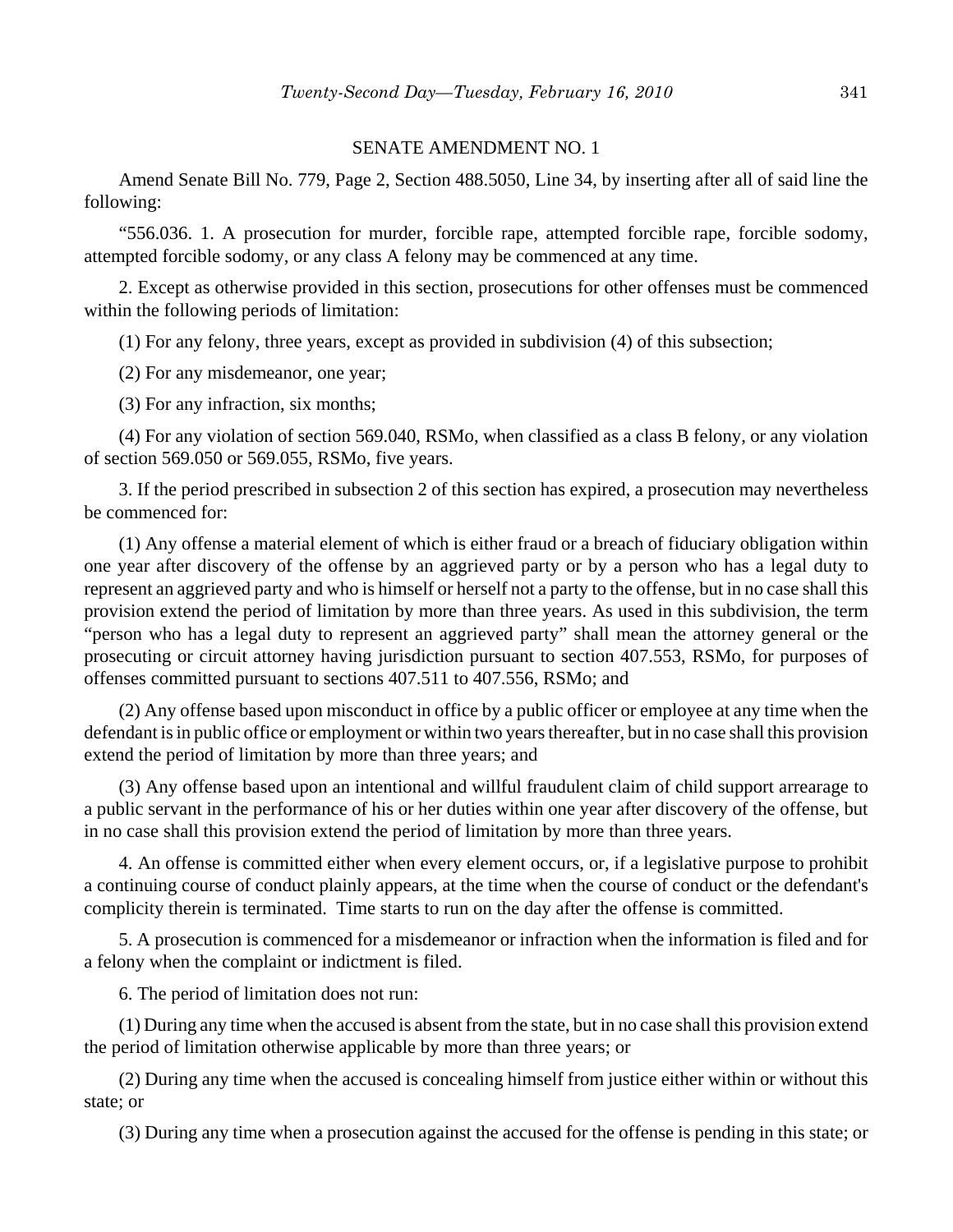(4) During any time when the accused is found to lack mental fitness to proceed pursuant to section 552.020, RSMo**;**

**(5) During any period of time after a DNA profile is developed from evidence collected in relation to the commission of an offense, but before the time when the accused is identified by name based upon a match between that DNA evidence profile and the known DNA profile of the accused. For purposes of this section, the term "DNA profile" means the collective results of the DNA analyses of a sample**."; and

Further amend the title and enacting clause accordingly.

Senator Bartle moved that the above amendment be adopted.

At the request of Senator Bartle, **SB 779**, with **SA 1** (pending), was placed on the Informal Calendar.

# **REPORTS OF STANDING COMMITTEES**

Senator Engler, Chairman of the Committee on Rules, Joint Rules, Resolutions and Ethics, submitted the following reports:

Mr. President: Your Committee on Rules, Joint Rules, Resolutions and Ethics, to which were referred **SB 627**; **SB 670**; and **SCS** for **SB 594**, begs leave to report that it has examined the same and finds that the bills have been truly perfected and that the printed copies furnished the Senators are correct.

# **REFERRALS**

President Pro Tem Shields referred **SCR 48** and **HCR 38** to the Committee on Rules, Joint Rules, Resolutions and Ethics.

On motion of Senator Engler, the Senate recessed until 2:45 p.m.

# **RECESS**

The time of recess having expired, the Senate was called to order by Senator Stouffer.

# **REPORTS OF STANDING COMMITTEES**

Senator Engler, Chairman of the Committee on Rules, Joint Rules, Resolutions and Ethics, submitted the following reports:

Mr. President: Your Committee on Rules, Joint Rules, Resolutions and Ethics, to which was referred **SCS** for **SB 616**, begs leave to report that it has examined the same and finds that the bill has been truly perfected and that the printed copies furnished the Senators are correct.

Also,

Senator Engler, Chairman of the Committee on Rules, Joint Rules, Resolutions and Ethics, submitted the following report:

Mr. President: Your Committee on Rules, Joint Rules, Resolutions and Ethics, to which was referred **HCS** for **HCR 18**, begs leave to report that it has considered the same and recommends that the concurrent resolution do pass.

Also,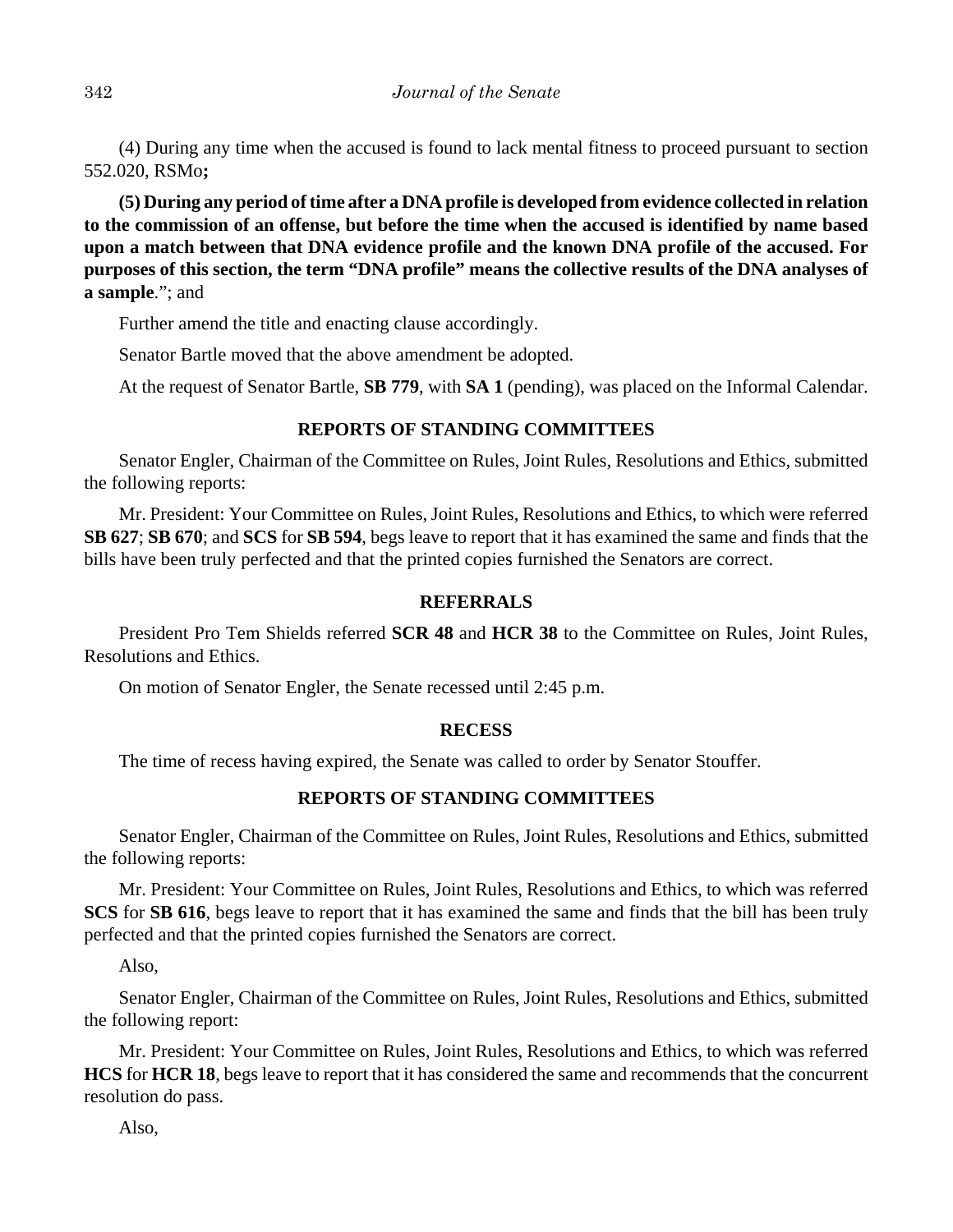Mr. President: Your Committee on Rules, Joint Rules, Resolutions and Ethics, to which was referred **SCR 34**, begs leave to report that it has considered the same and recommends that the concurrent resolution do pass.

## **MESSAGES FROM THE GOVERNOR**

The following messages were received from the Governor, reading of which was waived:

GOVERNOR OF MISSOURI JEFFERSON CITY

#### 65102

#### February 16, 2010

#### **To the Senate of the 95th General Assembly of the State of Missouri:**

I have the honor to transmit to you herewith for your advice and consent the following appointment:

Jack Baker, Democrat, Rural Route # 1 Box 259, Butler, Bates County, Missouri 64730, as a member of the Air Conservation Commission, for a term ending October 14, 2013, and until his successor is duly appointed and qualified; vice, Jack Baker, withdrawn.

> Respectfully submitted, Jeremiah W. (Jay) Nixon Governor

Also,

#### GOVERNOR OF MISSOURI JEFFERSON CITY 65102

February 16, 2010

#### **To the Senate of the 95th General Assembly of the State of Missouri:**

I have the honor to transmit to you herewith for your advice and consent the following appointment:

Jerome Wallach, Democrat, 1280 Dry Ridge Road, Saint Louis, Saint Louis County, Missouri 63131, as a member of the Regional Convention and Sports Complex Authority, for a term ending May 31, 2014, and until his successor is duly appointed and qualified; vice, Rodney J. Boyd, withdrawn.

> Respectfully submitted, Jeremiah W. (Jay) Nixon Governor

Also,

#### GOVERNOR OF MISSOURI JEFFERSON CITY 65102 February 16, 2010

#### **To the Senate of the 95th General Assembly of the State of Missouri:**

I have the honor to transmit to you herewith for your advice and consent the following appointment:

David Zimmermann, Democrat, #5 River Cove, Crystal City, Jefferson County, Missouri 63019, as a member of the Air Conservation Commission, for a term ending October 13, 2012, and until his successor is duly appointed and qualified; vice, David Zimmermann, withdrawn.

> Respectfully submitted, Jeremiah W. (Jay) Nixon Governor

President Pro Tem Shields referred the above appointments to the Committee on Gubernatorial Appointments.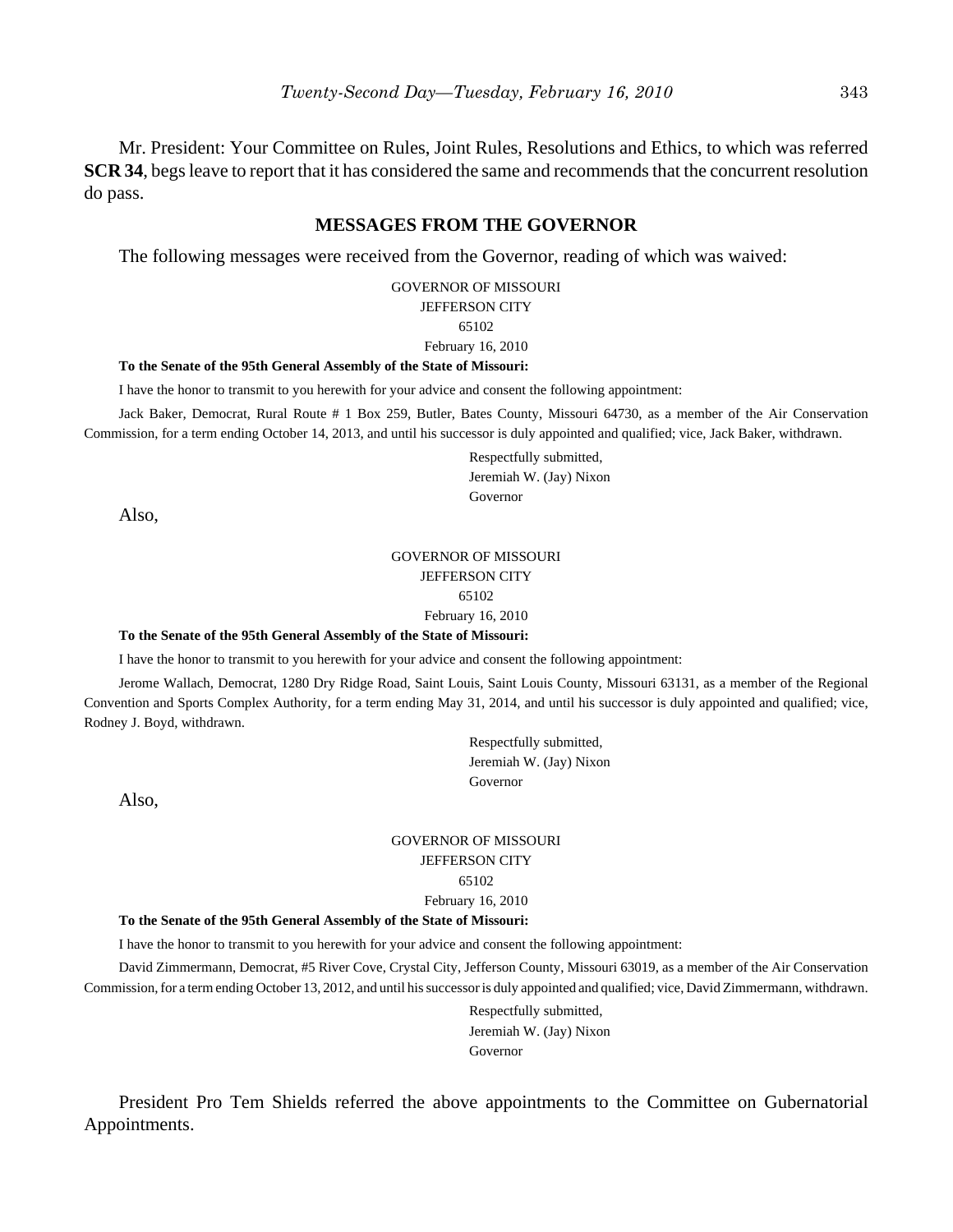#### **REFERRALS**

President Pro Tem Shields referred **SB 627** to the Committee on Governmental Accountability and Fiscal Oversight.

#### **REPORTS OF STANDING COMMITTEES**

Senator Engler, Chairman of the Committee on Rules, Joint Rules, Resolutions and Ethics, submitted the following report:

Mr. President: Your Committee on Rules, Joint Rules, Resolutions and Ethics, to which was referred **SB 693**, begs leave to report that it has examined the same and finds that the bill has been truly perfected and that the printed copies furnished the Senators are correct.

# **INTRODUCTIONS OF GUESTS**

On behalf of himself and Senator Crowell, the President introduced to the Senate, Jim and Renate Deblois, Cape Girardeau.

Senator Cunningham introduced to the Senate, members of the Missouri Society of Anesthesiologists.

Senator Schmitt introduced to the Senate, Nicholas Simmons, Kirkwood; and Joe Forand, Grantwood Village.

Senator Schmitt introduced to the Senate, David and Becky Schulze, their children, Christopher, Nicholas and Cameron, and Darla Templeton, Kirkwood.

Senator Mayer introduced to the Senate, Ben Counce, Corey Miller and eighth grade students from Caruthersville Middle School; and Connor Akins, Tyler Grissom, Ethan Marshall, Joey Middleton and Diedra Motton were made honorary pages.

Senator Schaefer introduced to the Senate, members of the Missouri Association of Prosecuting Attorneys.

Senator Clemens introduced to the Senate, State FFA Officers from around the state.

Senator Scott introduced to the Senate, Aaron Fisher and Travis DeMoss, Sedalia.

Senator Justus introduced to the Senate, George Helmkamp and Elizabeth Bejan, Kansas City.

On motion of Senator Engler, the Senate adjourned under the rules.

# SENATE CALENDAR

## TWENTY-THIRD DAY–WEDNESDAY, FEBRUARY 17, 2010 \_\_\_\_\_\_

# FORMAL CALENDAR

# SECOND READING OF SENATE BILLS

SB 934-Griesheimer SB 935-Griesheimer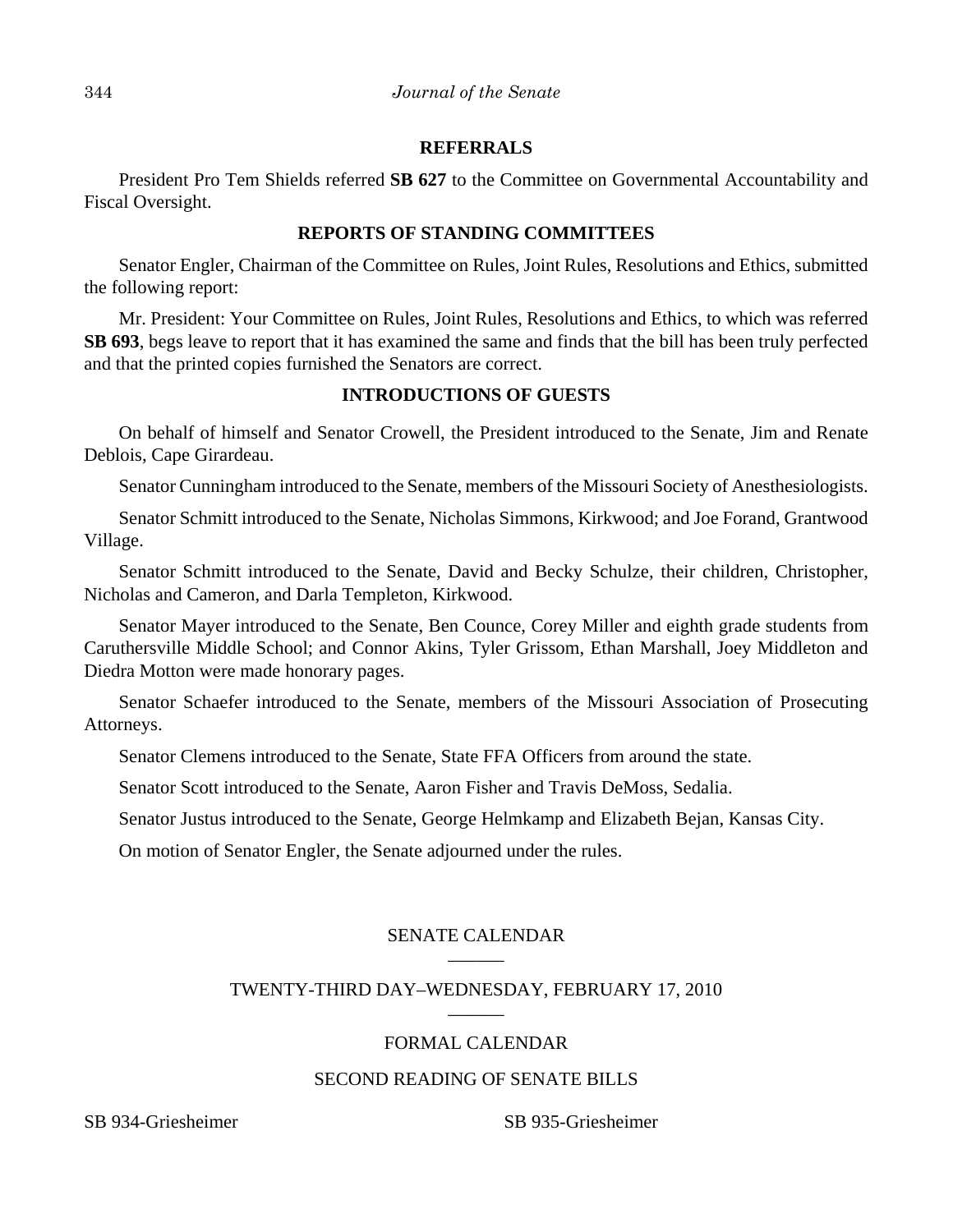SB 936-Pearce SB 937-Justus SB 938-Justus SB 939-Barnitz and Mayer SB 940-Pearce SB 941-Clemens SB 942-Rupp SB 943-Shields SB 944-Shields

SB 945-Bray SB 946-Bray, et al SB 947-Dempsey SB 948-Crowell SB 949-Crowell SB 950-Bray SB 951-Wright-Jones SB 952-Wright-Jones SB 953-Wright-Jones

#### HOUSE BILLS ON SECOND READING

HCS for HB 1377 HCS for HB 1497

# THIRD READING OF SENATE BILLS

- 1. SS for SB 618-Rupp (In Fiscal Oversight)
- 2. SS for SCS for SB 580-Griesheimer (In Fiscal Oversight)
- 3. SS for SB 578-Shields
- 4. SB 581-Griesheimer
- 5. SS for SCS for SB 588-Nodler

SJR 31-Scott SB 579-Shields, with SCS SB 621-Lager

# INFORMAL CALENDAR

# SENATE BILLS FOR PERFECTION

SB 577-Shields, with SCS, SS for SCS, SA 3 & SSA 1 for SA 3 (pending) SB 596-Callahan, with SCS (pending) SBs 607, 602, 615 & 725-Stouffer, with SCS  $&$  SA 1 (pending)

SB 738-Crowell, with SCS SB 779-Bartle, with SA 1 (pending) SB 839-Wright-Jones, with SCS SJR 22-Callahan

- 6. SCS for SB 644-Shields
- 7. SB 627-Justus (In Fiscal Oversight)
- 8. SB 670-Justus
- 9. SCS for SB 594-Days
- 10. SCS for SB 616-Goodman
- 11. SB 693-Wilson

## SENATE BILLS FOR PERFECTION

SJR 20-Bartle SJR 33-Bartle SB 806-Bartle